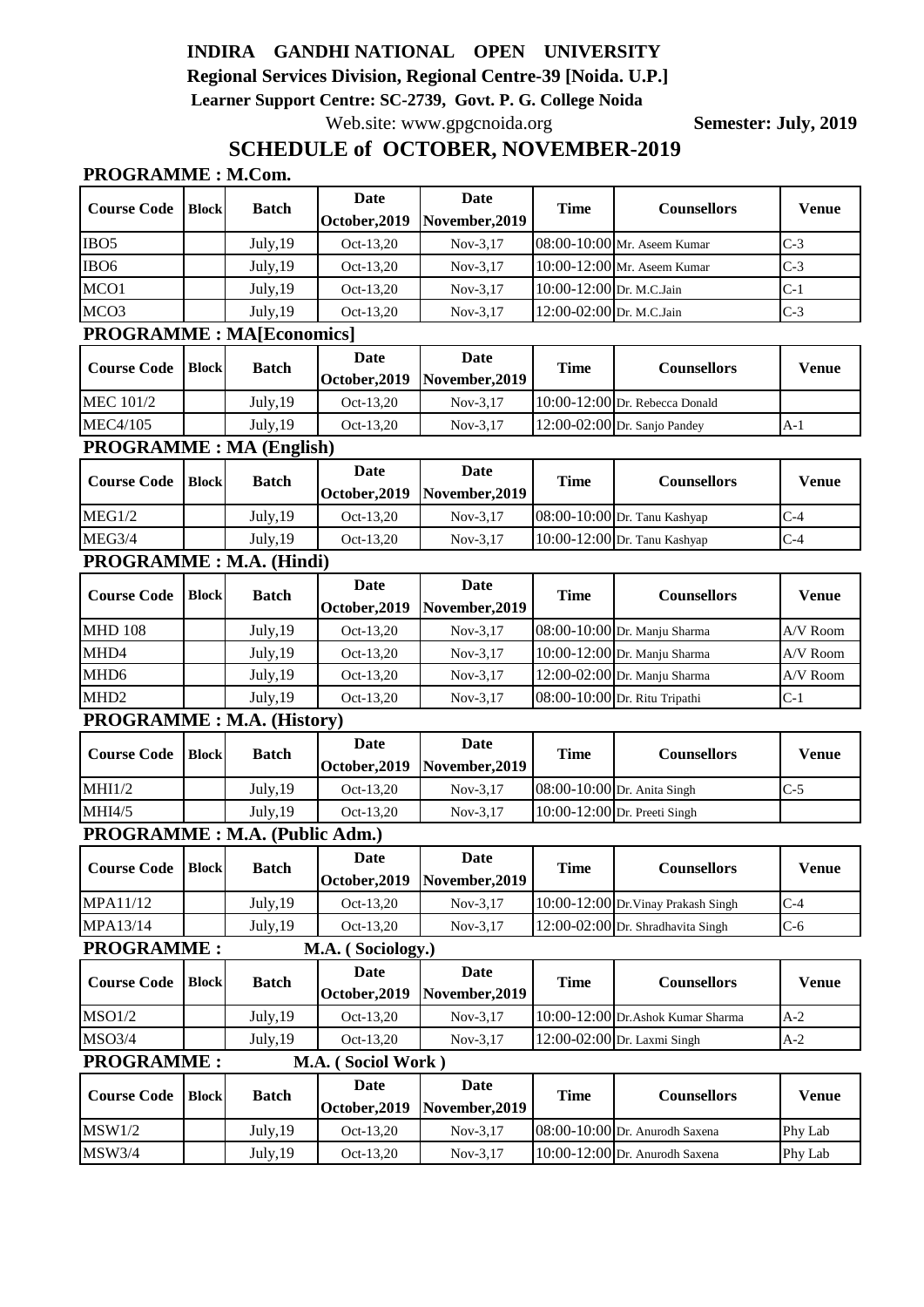## **INDIRA GANDHI NATIONAL OPEN UNIVERSITY**

**Regional Services Division, Regional Centre-39 [Noida. U.P.]**

 **Learner Support Centre: SC-2739, Govt. P. G. College Noida**

Web.site: www.gpgcnoida.org **Semester: July, 2019** 

## **SCHEDULE of OCTOBER, NOVEMBER-2019**

#### **PROGRAMME : Management Programme**

| <b>Course Code</b> | <b>Block</b> | <b>Batch</b> | Date<br>October, 2019 | Date<br>November, 2019 | <b>Time</b>                | <b>Counsellors</b>                 | <b>Venue</b> |
|--------------------|--------------|--------------|-----------------------|------------------------|----------------------------|------------------------------------|--------------|
| $MS-1$             |              | July, 19     | Oct-13.20             | $Nov-3.17$             |                            | 08:00-10:00 Mr. Ritesh Kumar Khare |              |
| $MS-3$             |              | July, 19     | Oct-13,20             | $Nov-3.17$             |                            | 10:00-12:00 Mr. Ritesh Kumar Khare |              |
| $MS-7$             |              | July, 19     | Oct-13,20             | $Nov-3.17$             | 10:00-12:00 Dr. S.K.Tayal  |                                    |              |
| $MS-2$             |              | July, 19     | Oct-13,20             | $Nov-3.17$             | 12:00-02:00 Dr. S.K. Tayal |                                    |              |
| $MS-9$             |              | July, 19     | Oct-13,20             | $Nov-3.17$             |                            | 10:00-12:00 Mr. Sanjay Sinha       |              |
| $MS-10$            |              | July, 19     | Oct-13,20             | $Nov-3.17$             |                            | 12:00-02:00 Mr. Sanjay Sinha       |              |

### **INDIRA GANDHI NATIONAL OPEN UNIVERSITY**

**Regional Services Division, Regional Centre-39 [Noida. U.P.]**

 **Learner Support Centre: SC-2739, Govt. P. G. College Noida**

Web.site: www.gpgcnoida.org **Semester: July, 2019** 

### **SCHEDULE of OCTOBER, NOVEMBER-2019**

#### **PROGRAMME : B.Sc. & BSCG**

| <b>Course Code</b> | <b>Block</b> | <b>Batch</b> | Date<br>October, 2019 | Date<br>November, 2019 | <b>Time</b>                | <b>Counsellors</b>                    | <b>Venue</b>      |
|--------------------|--------------|--------------|-----------------------|------------------------|----------------------------|---------------------------------------|-------------------|
| BBYCT131           |              | July, 19     | Oct-13,20             | $Nov-3.17$             |                            | 08:00-10:00 Dr Kavita Singh Chaudhary | <b>Botony Lab</b> |
| $AHE-01$           |              | July, 19     | Oct-13,20             | $Nov-3.17$             |                            | 10:00-12:00 Dr Kavita Singh Chaudhary | <b>Botony Lab</b> |
| BZYCT131           |              | July, 19     | Oct-13,20             | $Nov-3.17$             |                            | 10:00-12:00 Dr. Anjani Rani           | Zology Lab        |
| $ANC-01$           |              | July, 19     | Oct-13,20             | $Nov-3.17$             |                            | 12:00-02:00 Dr. Anjani Rani           | Zology Lab        |
| BCHCT131           |              | July, 19     | Oct-13,20             | $Nov-3.17$             | 10:00-12:00 Dr Ravi Kant   |                                       | Che. Lab          |
| $CHE-5$            |              | July, 19     | Oct-13,20             | $Nov-3.17$             | $12:00-02:00$ Dr Ravi Kant |                                       | Che. Lab          |
| <b>MTE-9/10</b>    |              | July, 19     | Oct-13,20             | $Nov-3.17$             |                            | $10:00-12:00$ Mr. Sanjeev Kaumr       | Phy. Lab          |
| BMTC131            |              | July, 19     | Oct-13,20             | $Nov-3.17$             |                            | $12:00-02:00$ Mr. Sanjeev Kaumr       | Phy. Lab          |
| BPHCT131           |              | July, 19     | Oct-13,20             | $Nov-3,17$             | 08:00-10:00 Dr.I.D.Singh   |                                       | Phy. Lab          |
| PHE-9              |              | July, 19     | Oct-13,20             | $Nov-3.17$             | 10:00-12:00 Dr.I.D.Singh   |                                       | Phy. Lab          |
| <b>FST-01</b>      |              | July, 19     | Oct-13,20             | $Nov-3.17$             | 12:00-02:00 Dr.I.D.Singh   |                                       | HALL              |

#### **PROGRAMME : BA & BAG**

| <b>Course Code</b> | <b>Block</b> | <b>Batch</b> | Date<br>October, 2019 | Date<br>November, 2019 | <b>Time</b> | <b>Counsellors</b>                   | <b>Venue</b> |
|--------------------|--------------|--------------|-----------------------|------------------------|-------------|--------------------------------------|--------------|
| EHI-4              |              | July, 19     | Oct-13,20             | $Nov-3,17$             |             | 10:00-12:00 Dr. Anita Singh          |              |
| BHIC131            |              | July, 19     | Oct-13,20             | $Nov-3,17$             |             | 12:00-02:00 Dr. Preeti Singh         | $S-1$        |
| BSOC131            |              | July, 19     | Oct-13,20             | $Nov-3,17$             |             | 08:00-10:00 Dr. Laxmi Singh          | <b>HALL</b>  |
| $ESO-14$           |              | July, 19     | Oct-13,20             | $Nov-3,17$             |             | 10:00-12:00 Dr. Ashok Kumar Sharma   | $C-5$        |
| EPS-7              |              | July, 19     | Oct-13,20             | $Nov-3,17$             |             | 08:00-10:00 Dr. Jasprit Kaur Soni    | $S-1$        |
| BPSC131            |              | July, 19     | Oct-13,20             | $Nov-3,17$             |             | 10:00-12:00 Dr. Jasprit Kaur Soni    | <b>HALL</b>  |
| BECC131            |              | July, 19     | Oct-13,20             | $Nov-3,17$             |             | 08:00-10:00 Dr.Rebacca Donald        | $A-1$        |
| BECE-16            |              | July, 19     | Oct-13,20             | $Nov-3,17$             |             | $10:00-12:00$ Dr. Sanjo Pandey       | $A-1$        |
| BHDAE182           |              | July, 19     | Oct-13,20             | $Nov-3,17$             |             | 08:00-10:00 Dr. Priya Sharma         | $S-2$        |
| BHDC131            |              | July, 19     | Oct-13,20             | $Nov-3,17$             |             | 10:00-12:00 Dr. Priya Sharma         | $S-2$        |
| EHD-5              |              | July, 19     | Oct-13,20             | $Nov-3,17$             |             | 10:00-12:00 Dr. Manju Shukla         | HD           |
| BHDLA135           |              | July, 19     | Oct-13,20             | $Nov-3,17$             |             | 12:00-02:00 Dr. Manju Shukla         | $S-2$        |
| <b>BHDE-101</b>    |              | July, 19     | Oct-13,20             | $Nov-3,17$             |             | 10:00-12:00 Dr. Ritu Tripathi        | $C-5$        |
| BEGLA135           |              | July, 19     | Oct-13,20             | $Nov-3,17$             |             | 10:00-12:00 Dr. Shafali Saxena       | $S-1$        |
| <b>BEGE-105</b>    |              | July, 19     | Oct-13,20             | $Nov-3,17$             |             | 12:00-02:00 Dr. Shafali Saxena       | Botony Lab   |
| BPAE104            |              | July, 19     | Oct-13,20             | $Nov-3,17$             |             | $10:00-12:00$ Dr. Shradhanvita Singh | $C-4$        |
| <b>BSHF101</b>     |              | July, 19     | Oct-13,20             | $Nov-3,17$             |             | 12:00-02:00 Dr. Vinay Prakash Singh  | $C-1$        |